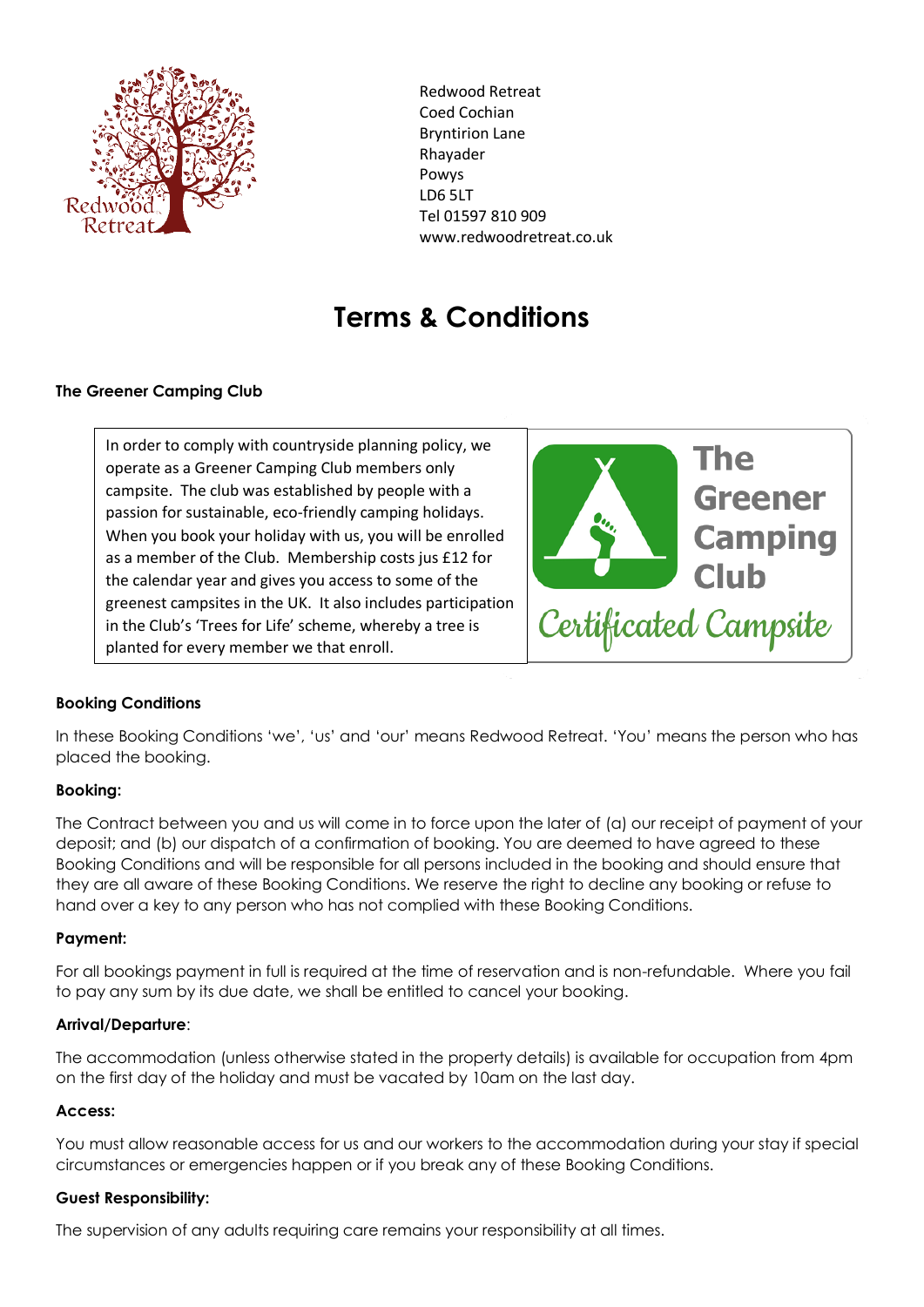## **Number of People using the Accommodation:**

We permit you and members of your party (but no one else) to occupy the accommodation for holiday purposes only. You must declare the correct number of additional guests during booking and, if this changes, must inform us before the holiday commences of any change. No more than the maximum number of persons stated on our website may occupy a property unless with our prior written permission. Extra charges will be applicable if the number of guests is greater than the number stated on the booking.

# **No Smoking:**

We have a no smoking policy within our properties. Vaping and other forms of smoking substitutes are not permitted.

## **Behaviour:**

You and all members of your party should:

- not behave in an anti-social manner, breach the peace or otherwise act in a way which disrupts or affects the enjoyment of others;
- behave in a way at all times which does not break any law or regulation;
- not use the accommodation for any illegal or commercial purpose;
- not sublet the accommodation or any part thereof or otherwise allow anyone to stay in it who we have not previously accepted as a member of your party.

In the event of a breach of this condition, we shall be entitled to terminate your stay with immediate effect and no refund shall be due to you.

## **Pets:**

No pets are allowed on site.

You are not permitted to remove any item from the accommodation during the period of your stay.

## **Damage, Loss, Theft:**

You agree to immediately inform us of any damage or loss to the accommodation or our site during your stay, howsoever caused. We are entitled to recover any losses we suffer as a result of damage or loss, howsoever caused, automatically via the payment method provided at booking.

## **Wildlife:**

Our properties are in a beautiful rural area. Please therefore expect to meet some wildlife, including the odd spider, mouse, bird, fly, bee, wasp or other creature, which may make their way into a property unbeknownst to us. We take no responsibility for any such ingress.

You are responsible for leaving the accommodation in good order, in the same condition as you found it when you arrived and in a clean condition; otherwise, additional charges may be levied.

You should not leave any items in the accommodation at the end of your stay. If any items are left, we have the right to charge for the removal, return or disposal of those items.

Property descriptions and all details both written and verbal are given in good faith and believed to be correct, but interpretation thereof can be subjective and as such their accuracy cannot be guaranteed. Property details may vary over time from photographs and descriptions on our website. Not all details of the relevant facilities can be included on our website. Furthermore, there may be small differences between the actual property/arrangements and its description. Occasionally, problems mean that some facilities or services are not available or may be restricted. If this happens, we will tell you as soon as reasonably practical after we become aware of the situation. We make reasonable efforts to make sure that information we give you about your property and its facilities or services, as well as advertised travel and other services, is accurate and complete on the date given. We cannot accept responsibility for any inaccurate, incomplete or misleading information about any property/arrangements or its facilities and services, unless this was caused by our negligence.

We cannot accept responsibility for any changes or closures to local services or attractions mentioned on our website.